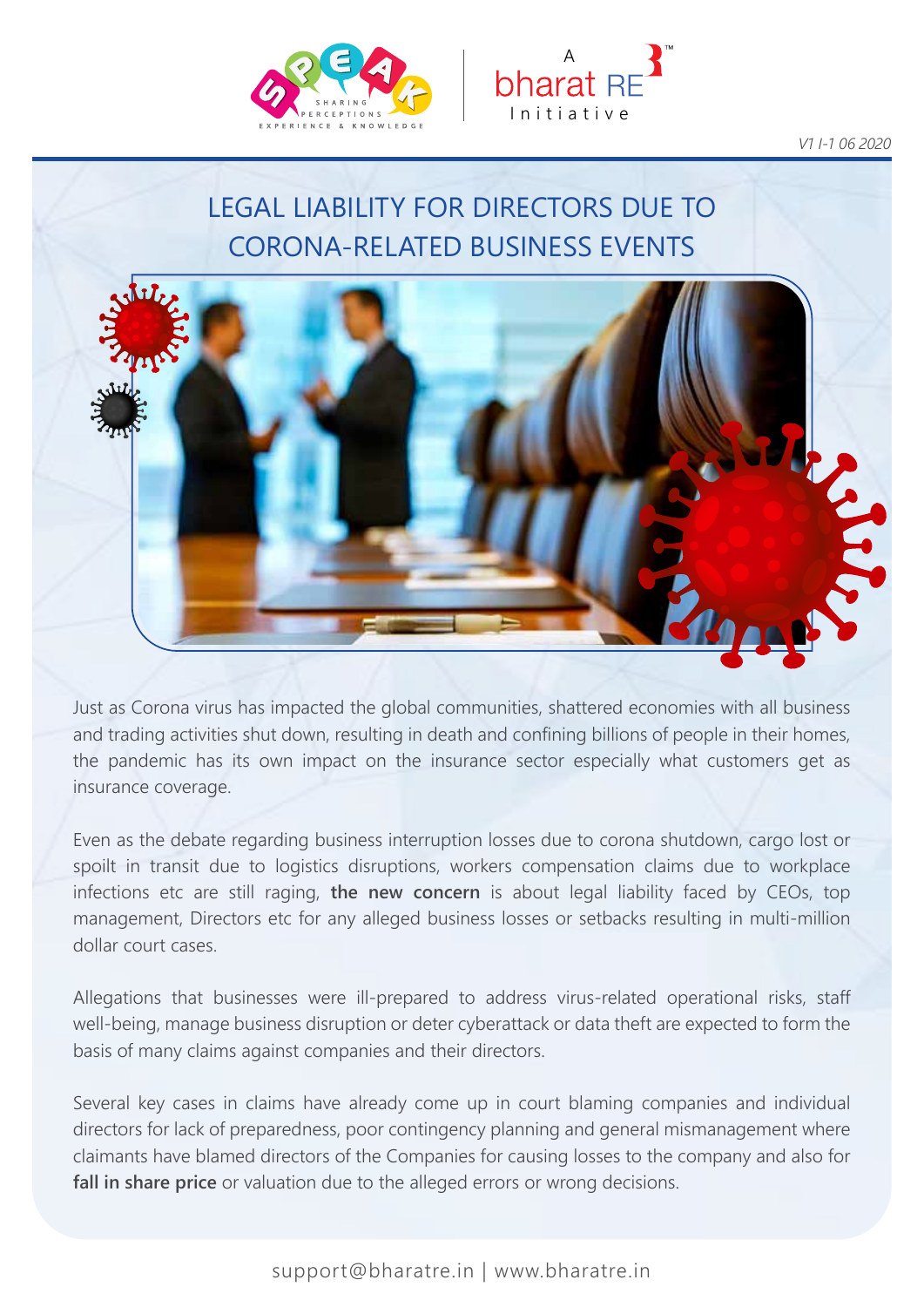



# LIABILITY OF DIRECTORS OF NORWEGIAN CRUISE LINE AMONG THE NOTEWORTHY CASES ARE THE FOLLOWING:



A class action was filed against the Chief Executive and Chief Financial Officer of Norwegian Cruise Line Holdings claiming the company made misleading statements about the virus to encourage customers to book cruises even as the cruise ships with passengers were stranded in several ports.

## INOVIO PHARMA CEO FACING LIABILITY DUE TO MISSTATEMENT ABOUT CORONA VACCINE DISCOVERY



A group of individual shareholders of Inovio Pharmaceuticals filed a class action complaint against the company and its chief executive, J.Joseph Kim citing "misstatements" that the company had developed a coronavirus vaccine in three hours, when actually they could not accomplish. A Twitter message posted by an activist Investment company raising doubts about the vaccine discovery, led to the crash of share prices resulting in loss to the investors who had invested in the company.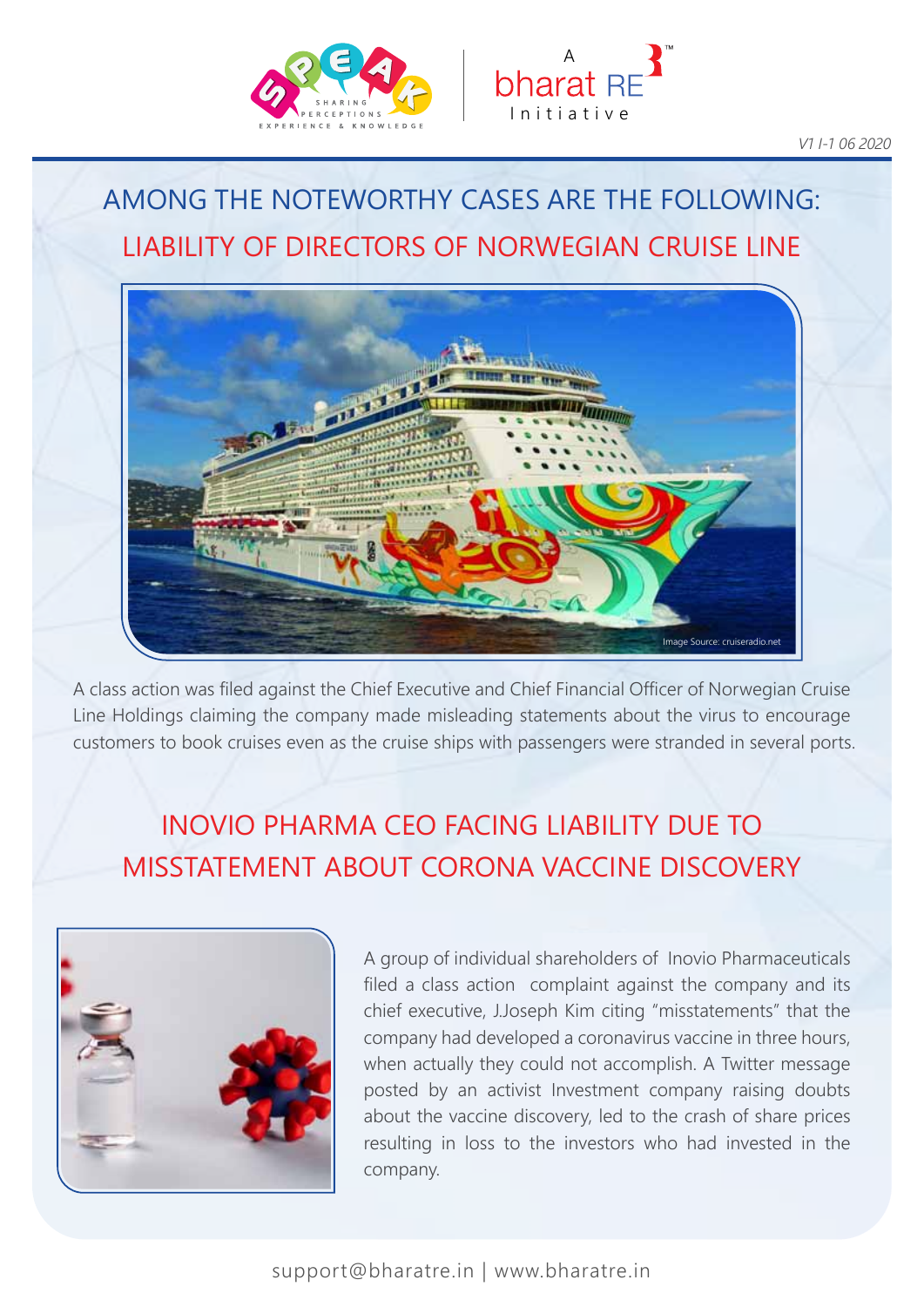



*V1 I-1 06 2020*

### LIABILITY MAY ZOOM IN ON ZOOM APP



A class action has also been commenced by investors against the communication platform, Zoom, accusing the company and its senior managers of concealing shortcomings in the App's software encryption, negatively impacting its share price. Zoom later made so much of improvement in the security features and the market is still unsure of using the App.

#### IN INDIA



Though Class action suits are allowed as per Companies Act, it has still not caught on in a relatively calm legal market like India. There could be mushrooming cases for alleged Corporate misdemeanours with linkage to Corona. Corporates who face disruption due to bad investment decisions, employee related issues like retrenchment, closure of units etc, disputes in commercial activities resulting in disputes with suppliers and customers, breach or deviation from regulatory provisions resulting in Government actions or regulatory fines and penalties, product or project related failures resulting in business outcomes are all classic reasons for legal action on the directors or officers.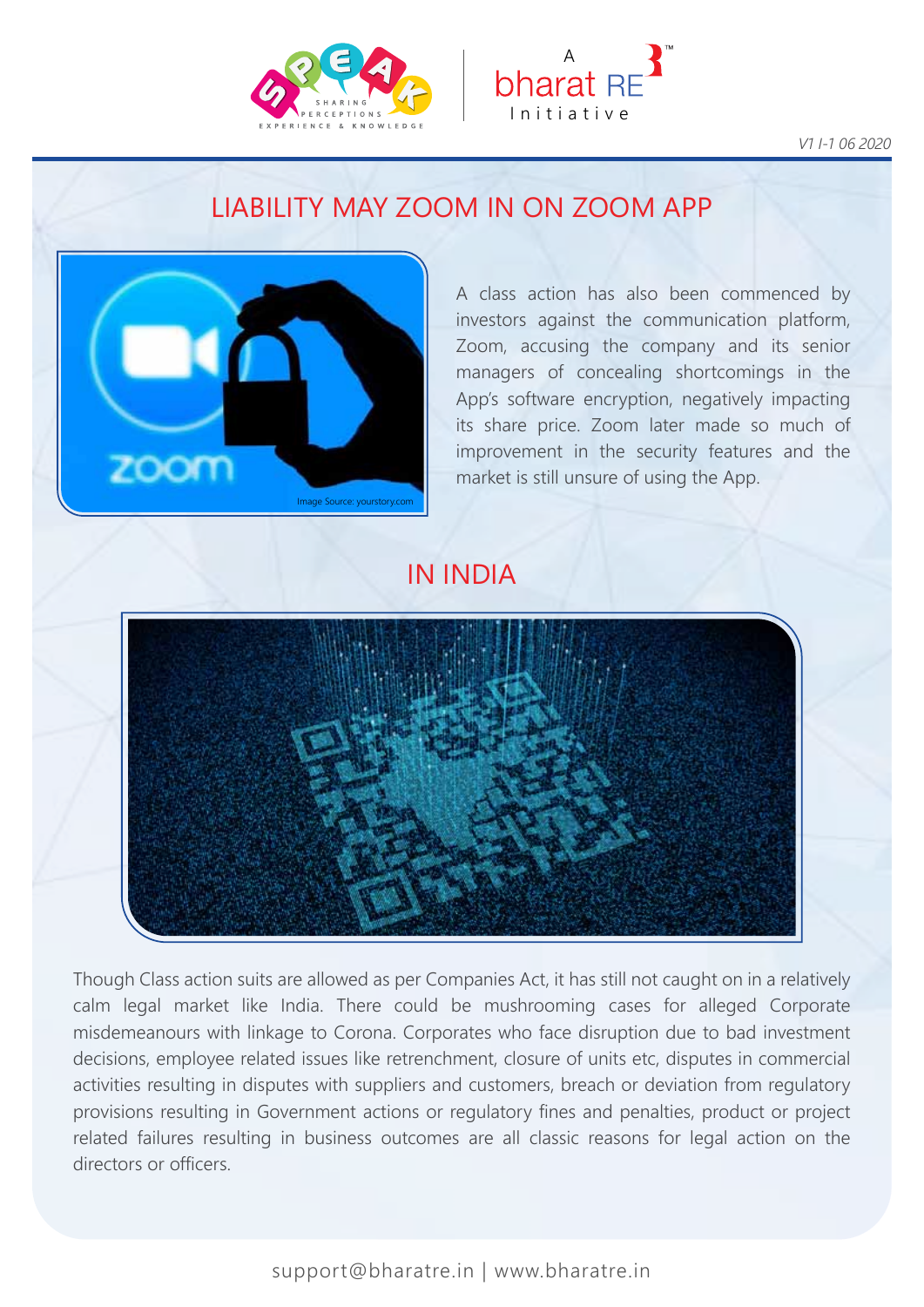



Behind every major Corporate event reported in public domain like Banks facing large NPA, organisations like NBFCs which collapsed due to discovery of major business or stock market failures, management level frauds or misdemeanours, discovery of undisclosed liabilities after merger or acquisitions are examples of where civil or criminal allegations will fall on directors or officers.

In a much changed world after Corona struck, Corporates and Insurers are taking guarded positions in whatever they do – whether in paying premium for a liability insurance policy by client and offering wide coverage in Insurance policy by the Insurers.

It would be advisable for Indian Corporates to

- Review all public statements, press campaigns, disclosures to Stock exchanges to ensure the public and investors are fully informed of any important developments.
- Review their contracts to make the obligations and indemnity provisions are carefully written.
- Review their Directors & Officers Liability Insurance policy to ensure that the coverages are updated and limits are adequate.
- Those who have not taken a D&O Liability policy at all, well it is time you give it a serious thought in order to avoid surprise legal claims against the Key Management Person (KMP) and top management.

We could see increasing underwriting scrutiny when it comes to pandemic risk, business continuity plans, impact and response plans – it has become a new feature of insurance companies asking customers the following questions:

1. How has the virus outbreak affected operations and related work-force issues?

2. Whether the company has furloughed employees or plans reduction in force as of now or in the future?

3. How stay-at-home orders have affected the company's operations and finance.

4. How the company is positioned in terms of cash resources, cash flow, liquidity, and credit.